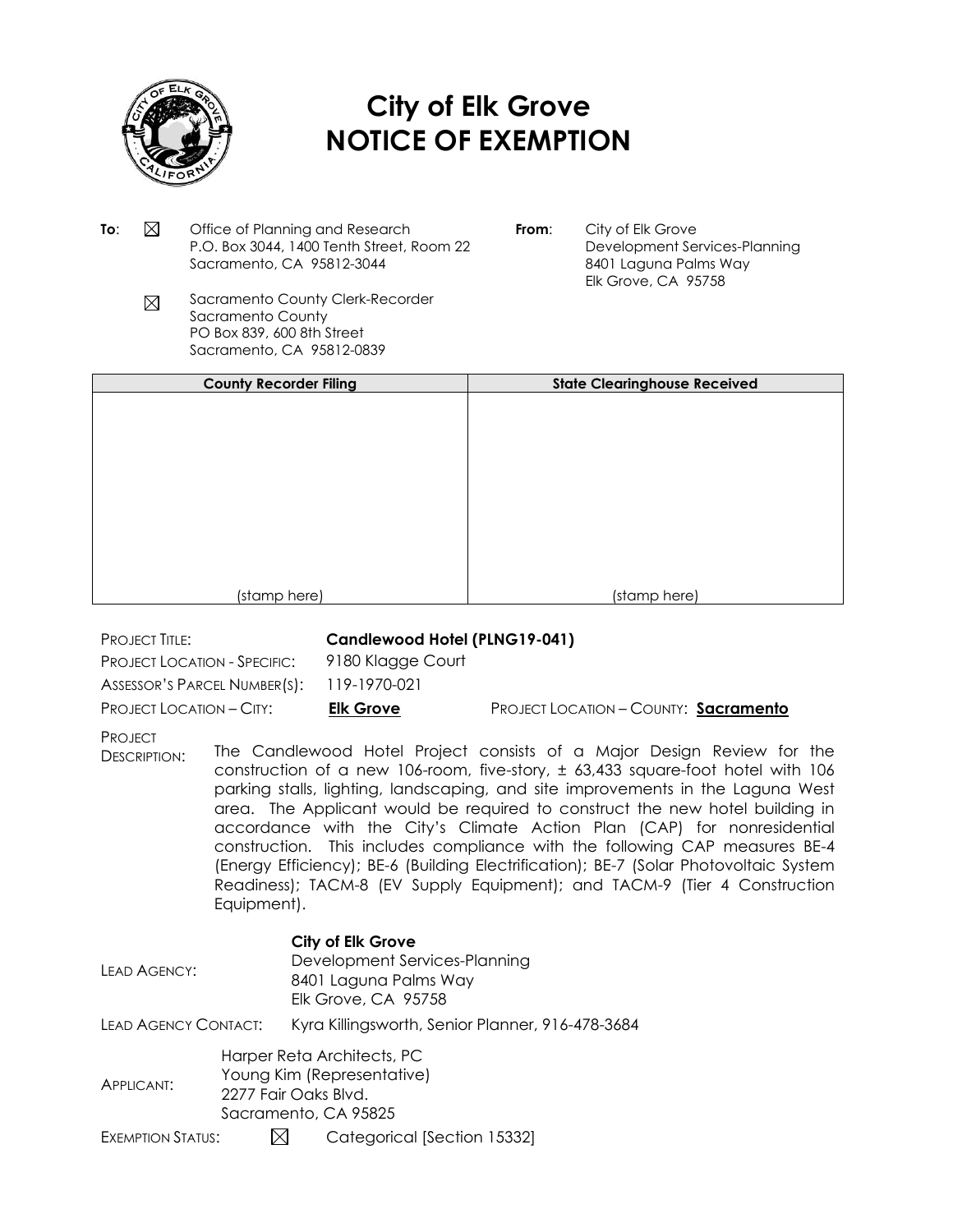## **REASONS WHY THIS PROJECT IS EXEMPT OR DOES NOT REQUIRE FURTHER ENVIRONMENTAL DOCUMENTATION:**

The California Environmental Quality Act (CEQA) requires analysis of agency approvals of discretionary "Projects." A "Project," under CEQA, is defined as "the whole of an action, which has a potential for resulting in either a direct physical change in the environment, or a reasonably foreseeable indirect physical change in the environment." The proposed Project is a project under CEQA.

The Project is exempt from further environmental review pursuant to Section 15332 (In-Fill Development Projects) of the State CEQA Guidelines. Section 15332 applies to projects which are: consistent with applicable General Plan and zoning regulations; within the City limits on a project site that is less than five (5) acres and substantially surrounded by urban uses; located on a site with no value as habitat for endangered rare or threatened species; that would not result in any significant effects relating to traffic, noise, air quality, or water quality; and the site can be adequately served by all required utilities and public services.

The proposed hotel is a permitted use within the General Commercial (GC) zoning district and is consistent with all applicable General Plan polices including, but not limited to, IFP-1-1 related to tax-generating uses and LU-2-4 related to infill development. Policy LU-2-4 Requires new infill development projects to be compatible with the character of surrounding areas and neighborhoods, support increased transit use, promote pedestrian and bicycle mobility and increase housing diversity. The Project will be a hotel, which will be compatible with other hotel and vehicle-oriented businesses. The property is approximately 800 feet from the nearest transit stop and the hotel will have 11 bicycle parking spaces. The Project site is approximately 1.84 acres, which is less than the five (5) acres specified by Section 15332 and is surrounded by developed urban uses on all sides of the property. The site has been pre-screened and found to be exempt from Vehicle Miles Traveled (VMT) analysis.

The site is vacant, but the Applicant submitted a biological resource analysis that included a site visit on June 8, 2020, which determined that that site has no value as habitat for endangered, rare or threatened species. However, as stated in the survey, suitable nest trees exist within 300 feet of the study area. As a result, the Biological Survey conducted for this Project recommends a preconstruction survey for nesting birds if construction is to occur during the nesting season, which has been added as a condition to the Project.

The Project would adequately be served by existing utilities and public services. In addition, the Project would be in compliance with applicable state and local regulations, requirements, and policies to ensure that the Project would not result in significant effects relating to traffic, noise, air quality or water quality. Furthermore, as indicated in the Project description, construction of the proposed Project will conform to the City's adopted Climate Action Plan (CAP) for green building, alternative modes of transportation, and construction monitoring. The Applicant would be required to construct the new hotel building in accordance with the City's Climate Action Plan (CAP) for nonresidential construction. This includes compliance with the following CAP measures BE-4 (Energy Efficiency); BE-6 (Building Electrification); BE-7 (Solar Photovoltaic System Readiness); TACM-8 (EV Supply Equipment); and TACM-9 (Tier 4 Construction Equipment).

CITY OF ELK GROVE Development Services - Planning By: Kyra Killingsworth